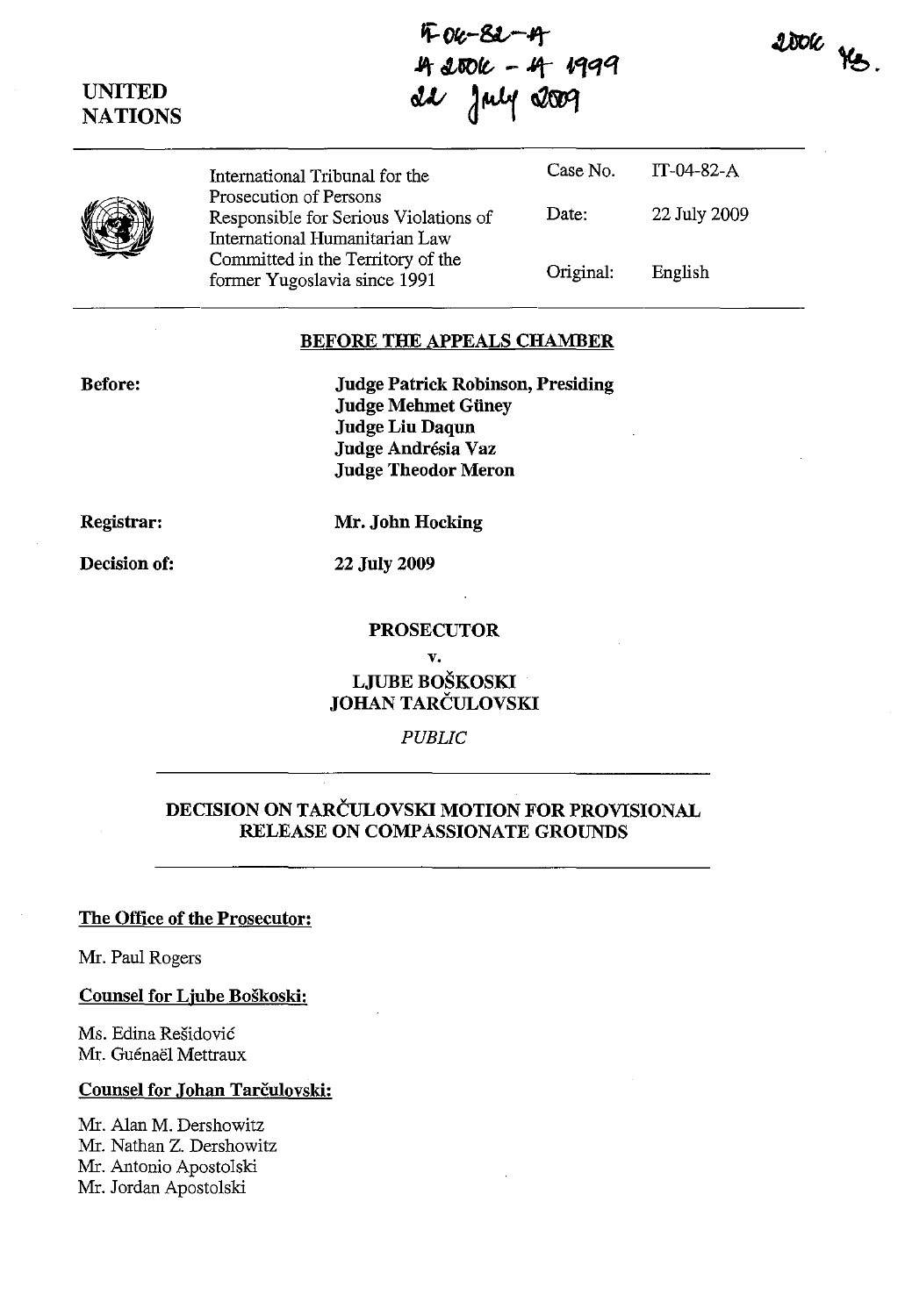1. The Appeals Chamber of the International Tribunal for the Prosecution of Persons Responsible for Serious Violations of International Humanitarian Law Committed in the Territory of the former Yugoslavia since 1991 ("Appeals Chamber" and "Tribunal", respectively) is seized of the "Tarčulovski Motion for Provisional Release on Compassionate Grounds with Confidential Annexes A and B", filed confidentially on 10 July 2009 ("Motion") by Johan Tarculovski ("Tarculovski"). On 14 July 2009, the Prosecution confidentially filed its response, opposing the Motion.<sup>1</sup> On 15 July 2009, Tarčulovski confidentially filed his reply.<sup>2</sup>

2. On 10 July 2008, Trial Chamber II convicted Tarculovski, pursuant to Article 7(1) of the Statute of the Tribunal ("Statute"), of murder, wanton destruction, and cruel treatment, as violations of the laws or customs of war under Article 3 of the Statute, and sentenced him to a single sentence of 12 years of imprisonment.<sup>3</sup> The Appeals Chamber is currently seized of two appeals against the Trial Judgement filed by Tarčulovski<sup>4</sup> and the Prosecution.<sup>5</sup> Tarčulovski has served approximately a third of the sentence.<sup>6</sup>

## A. **Submissions of the parties**

3. In his Motion, Tarculovski seeks provisional release from 25 to 31 July 2009 in order to attend the ten-year commemoration of his father's death.<sup>7</sup> Tarculovski submits that the following circumstances demonstrate good cause for granting the provisional release:<sup>8</sup>

(i) Such commemoration is significant in Macedonian culture and "leads to gathering of the whole family with high spiritual value", $\frac{9}{5}$ 

Prosecution Response to "Tarčulovski Motion for Provisional Release on Compassionate Grounds with Confidential Annexes A and B", 14 July 2009 ("Response").

Reply to the Prosecution Response to Tarčulovski Motion for Provisional Release on Compassionate Grounds with Confidential Annexes A and B, 15 July 2009 ("Reply"). The Kingdom of The Netherlands informed the Tribunal that it did not have any objections to the requested provisional release in the Motion. Correspondence from the Deputy Director of Protocol for the Ministry of Foreign Affairs of The Netherlands to the Chief of the Court Management and Support Section of the Tribunal, 20 July 2009.

*<sup>3</sup> Prosecutor v. Ljube Boskoski and !ohan Tari!ulovski,* Case No. IT-04-S2-T, Judgement, 10 July 200S ("Trial Judgement"), paras 607-60S.

<sup>4</sup> Brief of Johan Tarculovski, 12 January 2009 (signed 9 January 2009).

<sup>&</sup>lt;sup>5</sup> The Prosecution has appealed the acquittal of Tarculosvki's co-accused, Ljube Boškoski. Prosecution's Appeal Brief, 20 October 200S.

 $6$  Tarculovski was arrested on 14 March 2005 and transferred to the United Nations Detention Unit in The Hague ("UNDU") on 16 March 2005. Trial Judgement, paras 60S-609. He has continuously been detained since, and his **previous motions for provisional release have been denied.** *See Prosecutor* **v.** *Ljube* **Boskoski** *and lohan Tarculovski,* Case No. IT-04-S2-A, Decision on Johan Tarculovski's Motion for Provisional Release, IS December 200S *("Tari!ulovski* Decision"); Trial Judgement, para. 619; *see also Prosecutor v. Ljube Boskoski and !ohan Tarculovski.* Case No. IT-04-S2-AR65.4, Decision on Johan Tarculovski's Interlocutory Appeal on Provisional Release, 27 July 2007; *Prosecutor v. Ljube Boskoski and !ohan Tarculovski,* Case No. IT-04-S2-AR-65.1, Decision on Johan Tarculovski's Interlocutory Appeal on Provisional Release, 4 October 2005.

 $^7$  Motion, paras 10-11. <sup>8</sup> Motion, para. 17.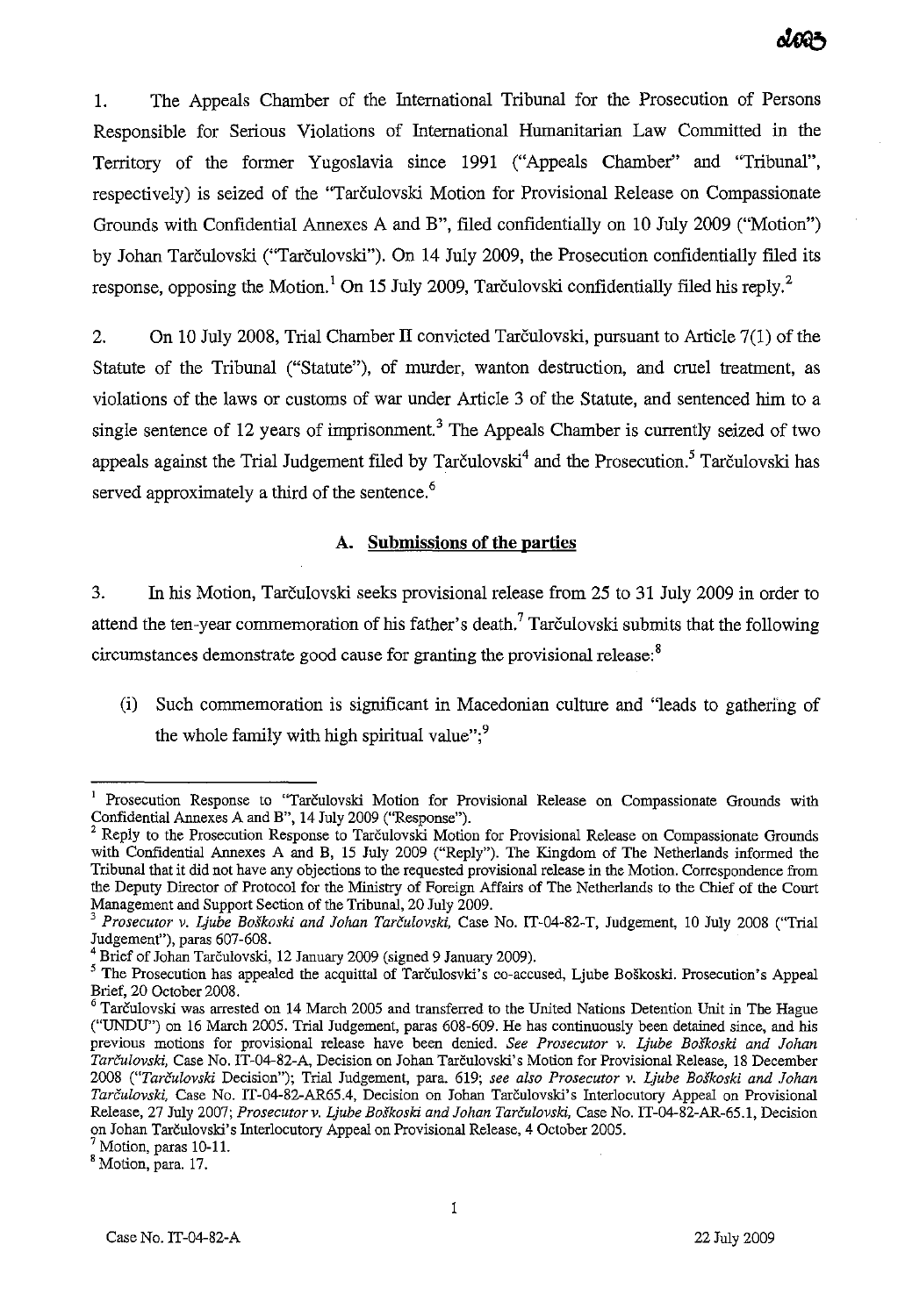- (ii) It will allow Tarculovski to spend some time with his five-year-old daughter and twoyear-old son, both of whom he has never seen at his own home; $^{10}$
- (iii) The Government of Macedonia confirms its preparedness to arrest Tarculovski if necessary and bring him into custody of the Tribunal on request within 12 hours; it further guarantees that he will be placed under house arrest for the duration of the provisional release if the Tribunal so orders;<sup>11</sup>
- (iv) Tarculovski has demonstrated respect for the proceedings at the Tribunal and has posed no danger to any victim, witness or other person;<sup>12</sup>
- (v) He has no incentive to flee since he strongly believes that he is innocent and will be acquitted by the Appeals Chamber, and there is a possibility of an early release because of his proper behaviour in the UNDU.<sup>13</sup>

4. The Prosecution opposes the Motion on the ground that Tarculovski fails to meet the conditions of Rule  $65(I)$  of the Rules of Procedure and Evidence ("Rules").<sup>14</sup> The Prosecution submits that "special circumstances" related to humane and compassionate considerations under Rule 65(I)(iii) exist only when there is an acute justification.<sup>15</sup> It avers that Tarculovski's desire to attend the ten-year commemoration of his father's death and "to be alone with" his children lacks any temporal urgency or immediate justification, and therefore does not constitute "special circumstances" within the meaning of Rule  $65(I)(iii)$ .<sup>16</sup> The Prosecution further contends that the fact that some accused have been granted provisional release for comparable reasons pending their trial cannot be automatically applied by analogy to persons who have already been convicted by a Trial Chamber, and that the mourning of the death of one's father ten years after his passing is but one of the many important and meaningful family events that convicted persons will miss as a consequence of their crimes.<sup>17</sup>

5. In addition, the Prosecution asserts that Tarculovski fails to substantiate his claim that he would not pose a danger to victims, witnesses or other persons, $18$  and that the fact that he has

<sup>&</sup>lt;sup>9</sup> Motion, para. 11; Reply, para. 4.

<sup>&</sup>lt;sup>10</sup> Motion, para. 12; Reply, para. 5.

<sup>&</sup>lt;sup>11</sup> Motion, paras 13-14, pp 8-13 (Annex A to the Motion: Guarantee of the Government of the Republic of Macedonia, 6 July 2009); Reply, para. 6.

 $12$  Motion, paras 13-14, 16.

<sup>&</sup>lt;sup>13</sup> Motion, para. 15; Reply, para. 7.

<sup>&</sup>lt;sup>14</sup> Response, para. 1.

<sup>15</sup> Response, para. 4.

<sup>16</sup> Response, paras 3-5,7.

<sup>&</sup>lt;sup>17</sup> Response, paras 6-7.

<sup>18</sup> Response, para. 9.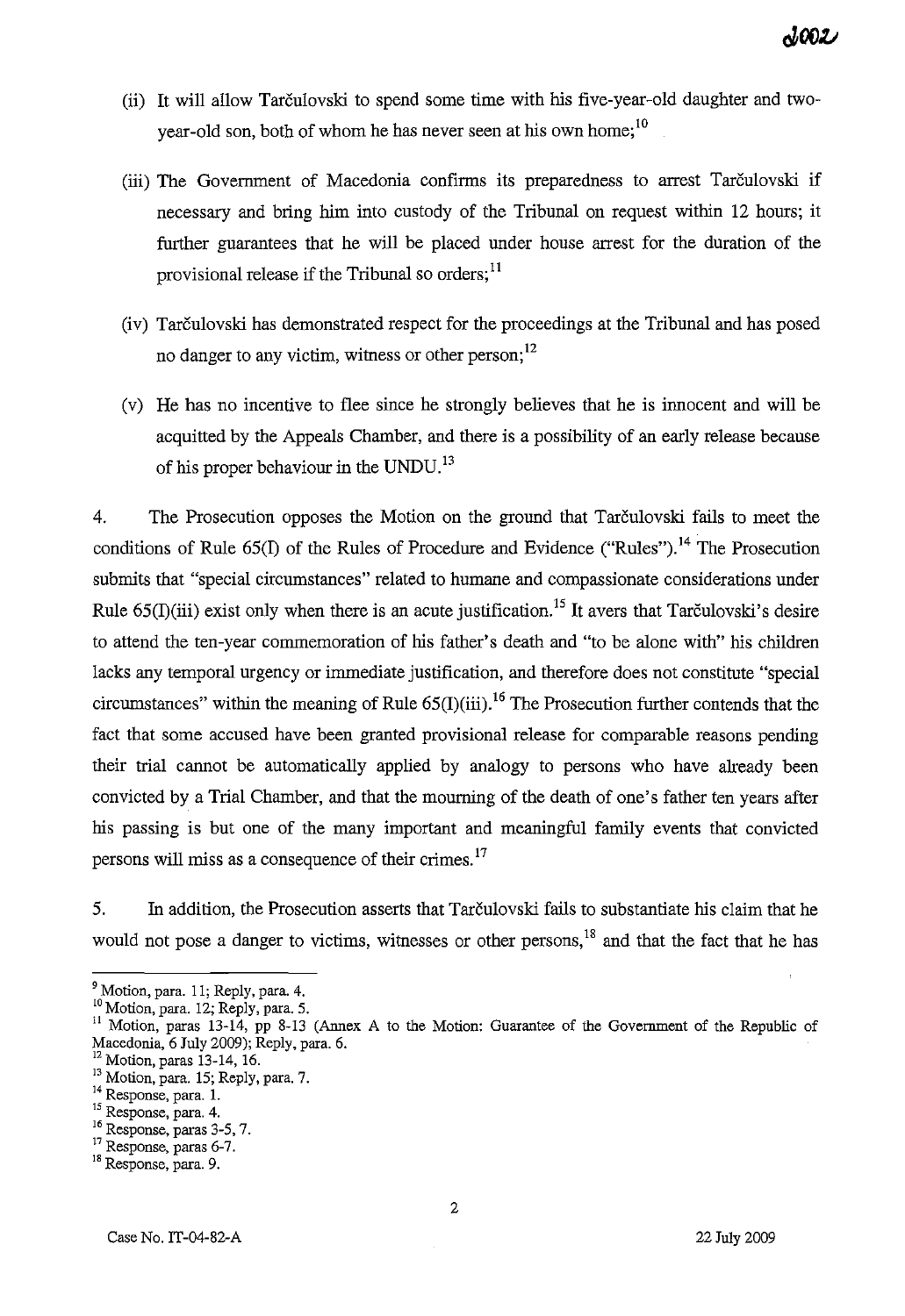already been sentenced increases the risk of his failure to return.<sup>19</sup> The Prosecution also points out that Tarculovski does not produce any evidence to substantiate (a) the date of the death of his father, (b) the time, date and duration of the alleged memorial event, or (c) the need for six days of release to attend this event.<sup>20</sup> It submits that should the Motion be granted, the provisional release should be limited to three days.<sup>21</sup>

## **B. Applicable Law**

6. Pursuant to Rule 65(1) of the Rules, the Appeals Chamber may grant provisional release to convicted persons pending an appeal or for a fixed period if it is satisfied that: (i) the appellant, if released, will either appear at the hearing of the appeal or will surrender into detention at the conclusion of the fixed period, as the case may be; (ii) the appellant, if released, will not pose a danger to any victim, witness or other person; and (iii) special circumstances exist warranting such release.<sup>22</sup> These requirements must be considered cumulatively.<sup>23</sup> The Appeals Chamber recalls that "whether an applicant satisfies these requirements is to be determined on a balance of probabilities, and the fact that an individual has already been sentenced is a matter to be taken into account by the Appeals Chamber when balancing the probabilities".<sup>24</sup> Finally, the discretionary assessments of the requirements under Rule 65 of the Rules are made on a case-by-case basis.<sup>25</sup>

#### **C. Preliminary issue**

7. The Appeals Chamber notes that Tarculovski's Motion and Reply and the Prosecution's Response were filed confidentially. However, the parties failed to justify the confidential designation of their filings. The Appeals Chamber publicly issues this Decision in which there is no information that needs to be withheld from the public.

<sup>19</sup> Response, para. 10.

<sup>20</sup> Response, para. 8.

**<sup>21</sup>Response, para. 12.** 

<sup>&</sup>lt;sup>22</sup> Prosecutor v. Rasim Delić, Case No. IT-04-83-A, Decision on Motion of Rasim Delić for Provisional Release, 11 May 2009 *("Delie* Decision") para. 5, and references cited therein; *Tarculovski* Decision, para. 3, and references cited therein. By virtue of Rule 107 of the Rules, the whole of Rule 65 of the Rules applies *mutatis mutandis* to applications brought before the Appeals Chamber. *Delic* Decision, para. 5, and references cited therein; *Tarčulovski* **Decision, para. 3, and references cited therein.** 

**<sup>23</sup>***Delic* **Decision, para. 5, and references cited therein;** *Tarculovsld* **Decision, para. 3, and references cited therein.** 

**<sup>24</sup>***Delic'Decision,* **para. 5, and references cited therein;** *Tarculovski* **Decision, para. 3, and references cited therein.** 

*<sup>25</sup> DelicDecision,* **para. 5, and references cited therein.**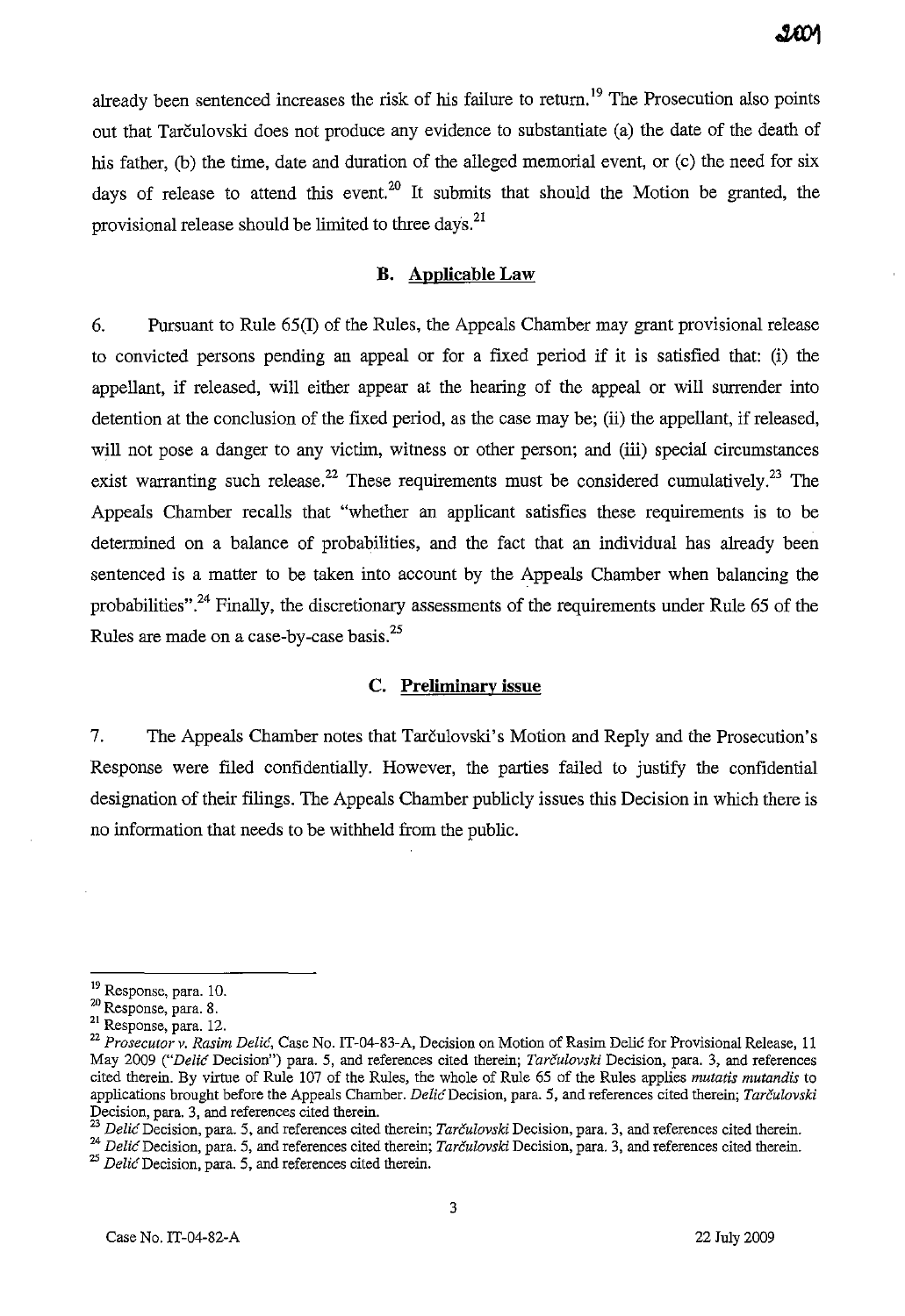#### **D. Discussion**

8. When assessing a motion for provisional release, the Appeals Chamber recalls the "specificity of the appeal stage" reflected in Rule 65(I)(iii) of the Rules, which provides for an additional criterion that "special circumstances exist warranting such release."<sup>26</sup> In cases where a convicted person seeks provisional release pending the appellate proceedings, the Appeals Chamber has found that special circumstances related to humane and compassionate considerations exist where there is an acute justification, such as the applicant's medical need, extremely poor health of a close family member whose death is believed to be imminent, or a memorial service for a close family member immediately after his or her death.<sup>27</sup> Where a convicted person simply wishes to spend time with his family or seeks to visit a close relative in poor health, the Appeals Chamber has refused such an application.<sup>28</sup> The Appeals Chamber considers these cases in relation to the Motion, keeping in mind that motions for provisional release must be assessed on a case-by-case basis and that Tarculovski' s Motion must therefore be considered on its own terms.

9. In the present case, Tarculovski wishes to attend an event commemorating his father who passed away ten years ago. His father's death dates back years before Tarculovski was arrested and detained in the UNDU.<sup>29</sup> In the view of the Appeals Chamber, this does not constitute an acute justification. Furthermore, Tarčulovski neither indicates the exact date of his father's death nor provides any proof thereof. Likewise, he does not substantiate his submission as to the

**<sup>29</sup>***See* **fn. 6** *supra.* 

*<sup>26</sup> Tarculovski* Decision, para. 8; *Prosecutor* v. *Pavle Strugar,* Case No. IT-0l-42-A, Decision on the Renewed Defence Reqnest Seeking Provisional Release on Compassionate Gronnds, 15 April 2008 *("Strugar* Decision of 15 April 2008"), para. 10; *Prosecutor* v. *Pavle Strugar,* Case No. IT-01-42-A, Decision on Defence Request Seeking Provisional Release on the Grounds of Compassion, 2 April 2008 *("Strugar* Decision of 2 April 2008"), para. 11; *Prosecutor* v. *Radoslav Brdanin,* Case No. IT-99-36-A, Decision on Radoslav Brdanin's Motion for Provisional Release, 23 February 2007 *("Brdanin* Decision"), para. 6.

*<sup>27</sup> Tarculovski* Decision, para. 8; *Prosecutor* v. *Dragomir Milosevic, IT-98-29fl-A,* Decision on Application for Provisional Release Pursuant to Rule 65(1), 29 April 2008 *("Milosevic* Decision"), para. 7; *Strugar* Decision of IS April 2008, para. 10; *Strugar* Decision of 2 April 2008, para. 12; *Brdanin* Decision, para. 6 requiring an "acute crisis" when the poor health of a family member is purported as a special circumstance. The jurisprudence of the Appeals Chamber concerning provisional release at the appeal stage cited by Tarculovski (Motion, para. 9) deals with memorial services held within 40 days of the deaths of the applicants' close family members. *See Prosecutor*  v. *Fatmir Limaj et al.,* Case No. IT-03-66-A, Decision Granting Provisional Release to Haradin Bala to Attend His Brother's Memorial Service and to Observe the Traditional Period of Mourning, I September 2006; *Prosecutor* v. Blagoje Simić, Case No. IT-95-9-A, Decision on Motion of Blagoje Simić for Provisional Release for a Fixed Period to Attend Memorial Services for His Mother, 5 May 2006; *Prosecutor v. Fatmir Limaj et al.*, Case No. IT-03-66-A, Decision Granting Provisional Release to Haradin Bala to Attend His Daughter's Memorial Service, 21 April 2006; *Prosecutor* v. *Stanislav Calic,* Case No. IT-98-29-A, Decision on Defence Request for Provisional Release of Stanislav Galic, 23 March 2005; *Prosecutor* v. *Blagoje Simic,* Case No. IT-95-9-A, Decision on Motion ofBlagoje Simic Pursuant to Rule 65(I) for Provisional Release for a Fixed Period to Attend Memorial Services for His Father, 21 October 2004 ("Simic Decision").

*<sup>28</sup> Tarculovski* Decision, para. 8; *Milosevic* Decision, para. 7; *Strugar* Decision of 2 April 2008, para. 12; *Brdanin*  Decision, para. 6; *Simic* Decision, para. 21.